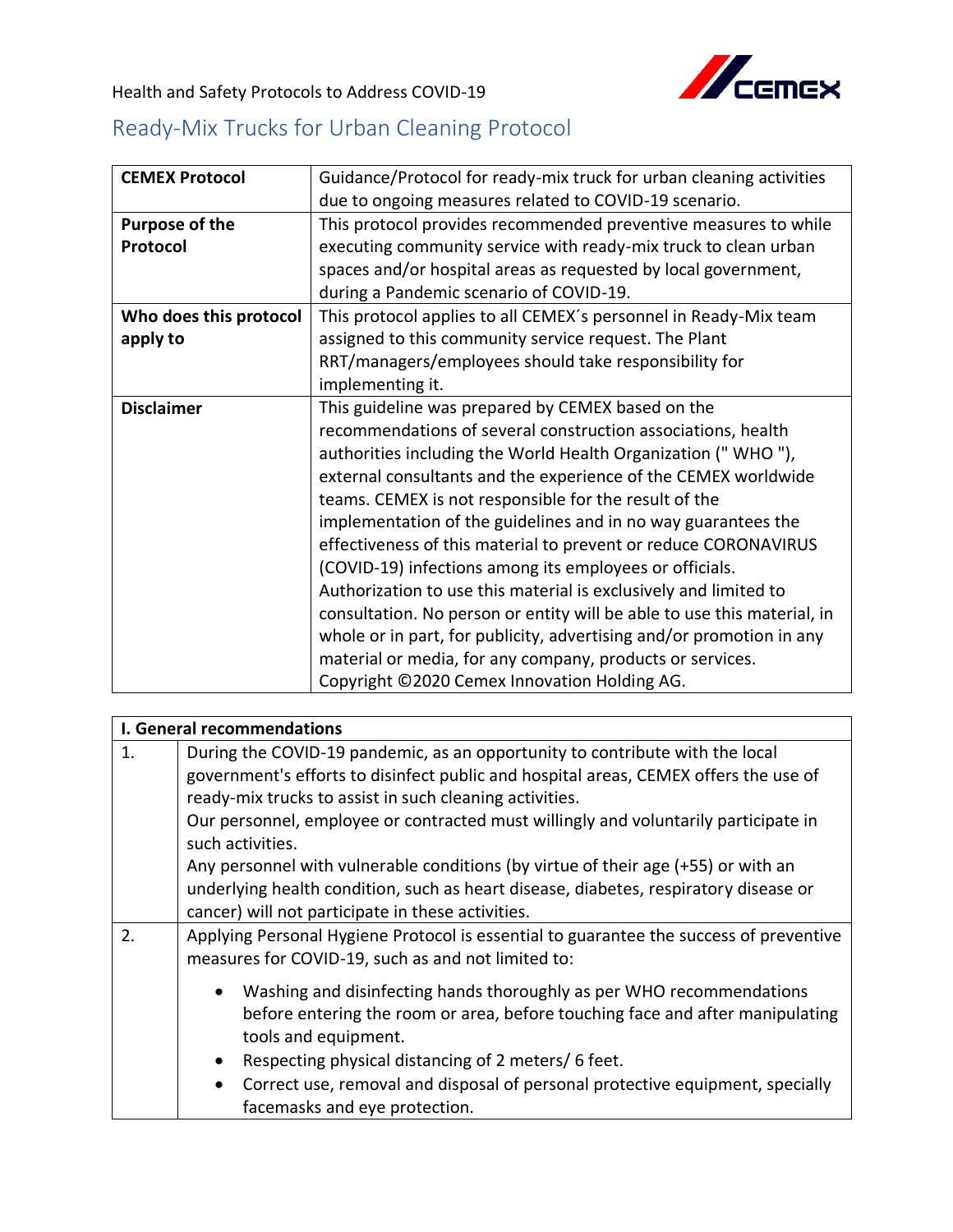

| I. General recommendations |  |                                                                                                                                                                                             |
|----------------------------|--|---------------------------------------------------------------------------------------------------------------------------------------------------------------------------------------------|
|                            |  | Respiratory hygiene, encouraging employees cover their face with the crook of<br>their elbow or use a tissue if they cough or sneeze. Supply tissues and closed<br>bins to dispose of them. |

|    | II. Team selection and preparedness                                                     |
|----|-----------------------------------------------------------------------------------------|
| 1. | All personnel participating in these activities will do it voluntarily. Only personnel  |
|    | trained and experienced to drive, and maneuver ready-mix trucks are allowed.            |
| 2. | Prior to the activity, all personnel must be checked, starting with temperature check   |
|    | to validate no fever and corporal temperature below 37.3ºC. Additionally, participants  |
|    | will be asked if they:                                                                  |
|    | Has any flu-related symptom,                                                            |
|    | Has been in contact with a confirmed COVID-19 positive or                               |
|    | Recently visited highly infected areas.                                                 |
|    | In case any of the answers is positive or has fever, they will not participate and will |
|    | follow medical follow-up and quarantine as established in our internal protocols.       |
| 3. | Transportation to the ready-mix plant must be provided to all participants in this      |
|    | activity, if they do not have their own means of transportation. If transportation is   |
|    | arranged, physical distancing must be applied, calculating at most a 50% capacity, in   |
|    | case of a bus. All passengers must wear facemasks, covering mouth and nose, before      |
|    | entering the vehicle. Alcohol-based gel must be available inside the vehicle to be used |
|    | by passengers as they enter/exit.                                                       |
|    | Food/drink consumption will be prohibited inside the bus.                               |
|    | Avoid greetings with physical contact such as handshakes or hugs. Physical distancing   |
|    | of 2 meters or 6 feet should always be observed.                                        |
|    | Personnel owning vehicles, should drive alone with no additional passengers.            |
| 4. | All personnel must arrive with complete uniform, personal protective equipment,         |
|    | including helmet with ear protection, eye protection, respiratory protection and        |
|    | safety boots.                                                                           |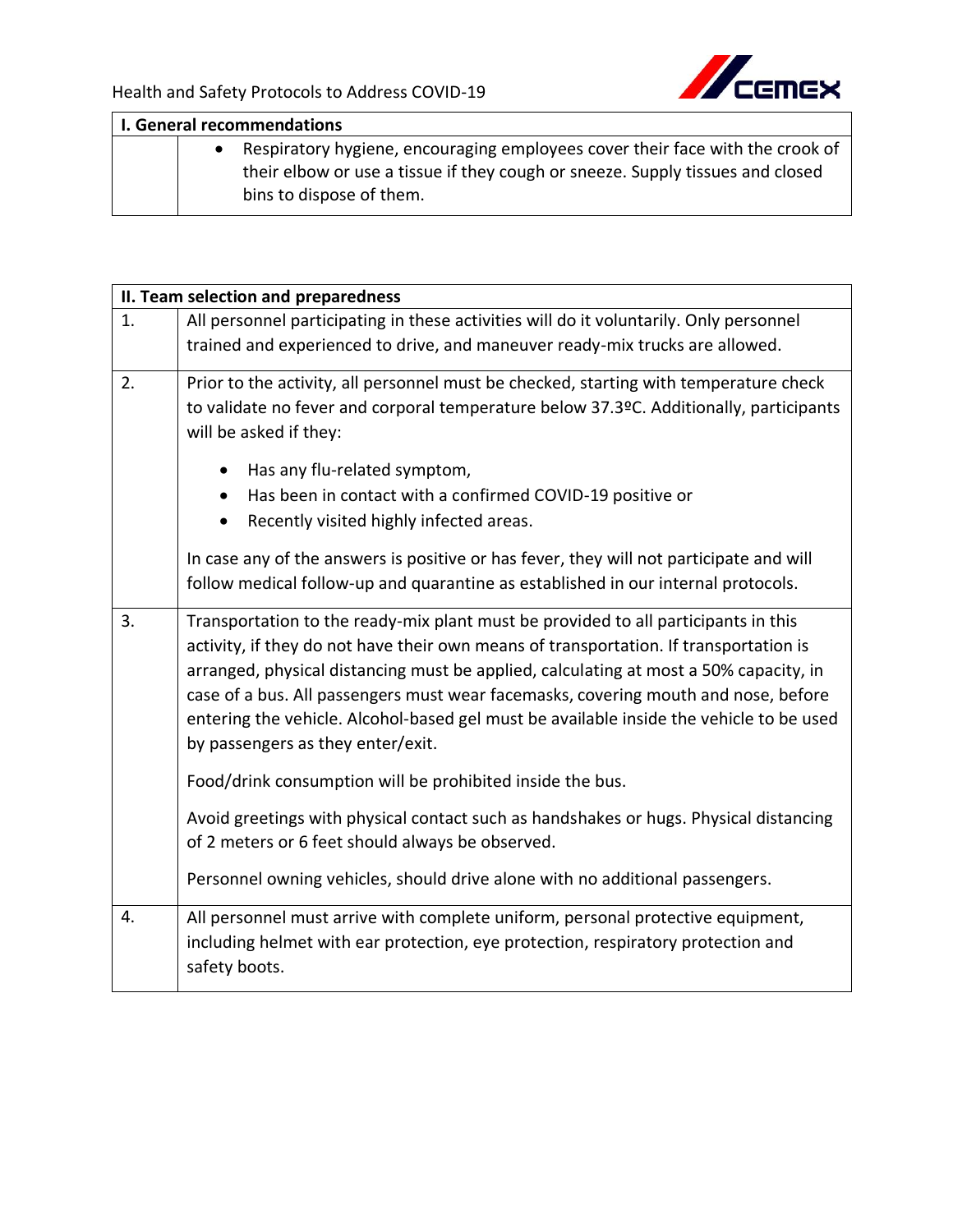

| III. Loading operation (detergent and water) |                                                                                       |
|----------------------------------------------|---------------------------------------------------------------------------------------|
| 1.                                           | Depending on the area that will be covered, at least two trucks should be assigned to |
|                                              | load only water and one truck will load the mixture with the selected detergent.      |
| 2.                                           | At plant, the supervisor will assign the trucks to the drivers and their turn to load |
|                                              | either water or detergent mix. Instructions will be delivered respecting physical     |
|                                              | distance between the team, always wearing proper PPE.                                 |
| 3.                                           | Drivers will complete risk assessment/Take 5, using their Individual pen and notepad. |
|                                              | Drivers will also complete the Inspection of the truck, as established in the safety  |
|                                              | procedures and proceed to disinfect door handle and vehicle cabin, using alcohol-     |
|                                              | based disinfectant. Remember to apply 3-points of contact to access cabin.            |
| 4.                                           | When the ready-mix truck has completed loading, apply chocks to tires and complete    |
|                                              | the lock-out procedures while waiting for the rest of the team to complete.           |

| IV. Discharge/Cleaning procedure |                                                                                                                                                                                                                                                                                                                                                      |
|----------------------------------|------------------------------------------------------------------------------------------------------------------------------------------------------------------------------------------------------------------------------------------------------------------------------------------------------------------------------------------------------|
| 1.                               | Supervisor must be assigned to the task of coordinating the operation, having contact<br>with the local authorities, organizing the activity and coordinating with the additional<br>crew that will be assisting with the cleaning process.                                                                                                          |
| 2.                               | Supervisor will receive and instruct drivers where to locate the trucks, making sure no<br>pedestrians or third parties cross over safety area/zone. With the assistance of local<br>authorities, the area access should be limited only to the cleaning crew.                                                                                       |
| 3.                               | Once the truck is in position, the driver should exit the cabin using 3 points of contact<br>to place the wheel chocks. Always wearing all personal protective equipment and<br>maintaining 2 meters or 6 feet distance from any individual in the area, including the<br>supervisor.                                                                |
| 4.                               | The driver is the only person authorized to use the discharge chute and manipulate<br>the channel, removing the security device making sure his hands do not get caught<br>while manipulating the device to discharge the detergent/water when required.                                                                                             |
| 5.                               | When the truck must be moved to continue the cleaning operation, the driver will<br>remove the chocks and visually inspect moving around the truck, to make sure no<br>person gets caught in the line of fire. The supervisor will assist the driver to make sure<br>the area is free of pedestrians while moving the truck to the desired position. |

| IV. Cleaning the units |                                                                                          |
|------------------------|------------------------------------------------------------------------------------------|
| 1.                     | Once the operation is completed, all drivers will return to the ready-mix plant to clean |
|                        | the trucks using the cleaning platform.                                                  |
| 2.                     | The trucks that only loaded water, should only be cleaned externally. The trucks that    |
|                        | loaded detergent must be loaded completely with only water, discharging and              |
|                        | repeating the process three times, to make sure no detergent residues remain inside      |
|                        | the ready-mix container.                                                                 |
| 3.                     | After completing the cleaning process of the read-mix trucks, drivers will position the  |
|                        | trucks in their parking space and clean/disinfect the cabin and all frequent touched     |
|                        | surfaces, such as steering wheel, shifting gear, control panel, door handles and         |
|                        | supports to guarantee 3-points of contact with alcohol-based disinfectant.               |